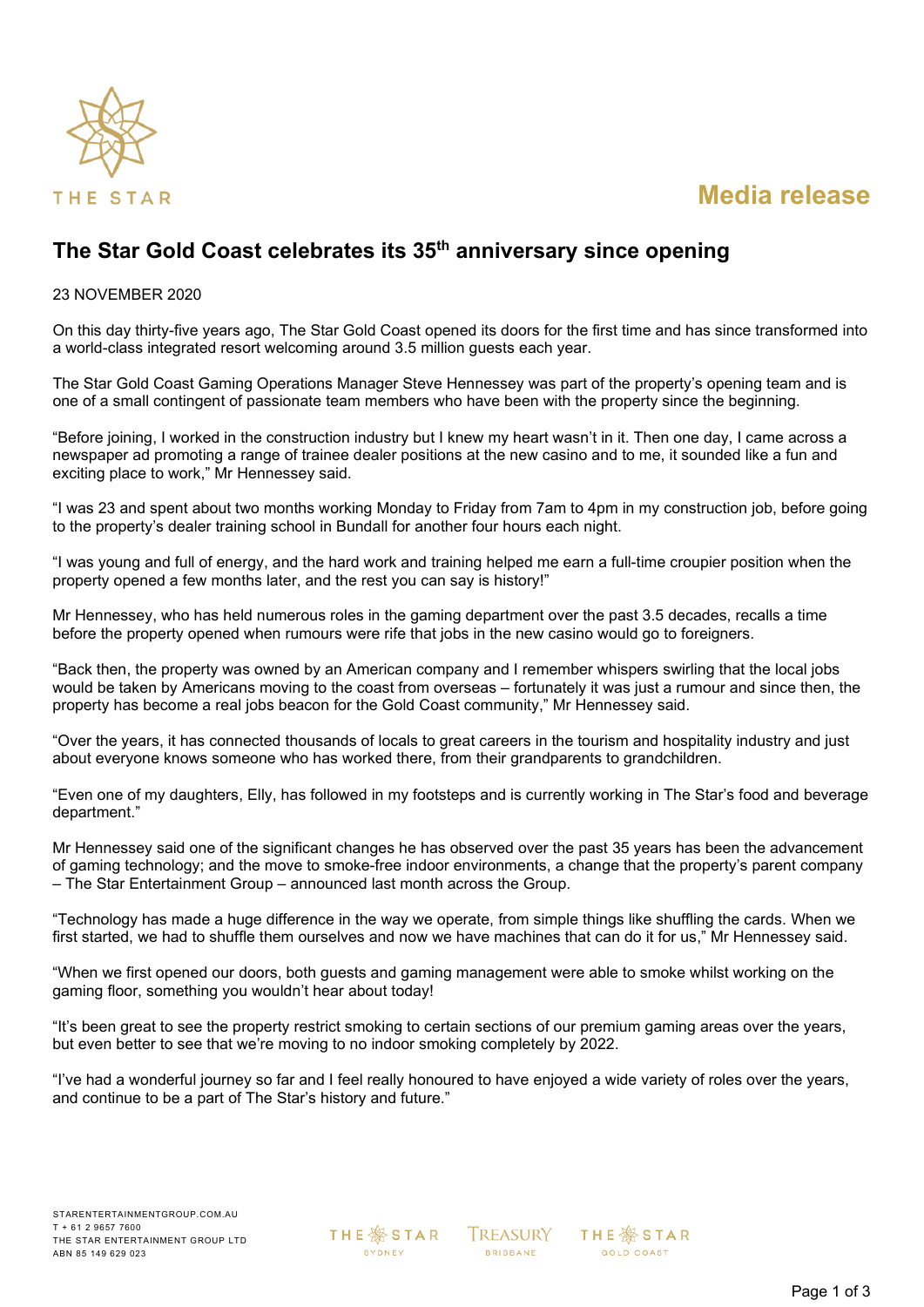The Star Gold Coast General Manager Gaming Operations Ian Brown, who has also been with the property since day one, said he is immensely proud of the property's achievements in the past 35 years, and the efforts of the team who have worked hard to deliver thrilling guest experiences with all the fun and vibrant local spirit that the Gold Coast is renowned for.

"The Gold Coast is an iconic tourism and leisure destination and we've been delighted to be part of its dynamic community all these years and support history-making events like the Gold Coast 2018 Commonwealth Games and the first TV WEEK Logie Awards outside of Victoria," Mr Brown said.

"When we opened 35 years ago, the property had a strong focus on gaming but in the last six years I'm proud that this focus has significantly shifted towards our non-gaming offering.

"Today, we bring together a diverse array of award-winning restaurants and bars, spectacular entertainment and events, premium resort facilities, and luxury accommodation to create a world-class integrated on the Gold Coast.

"While we've undergone some incredible milestones so far – through the transformation of our existing property, the launch of The Darling, and the start of construction on our Dorsett hotel and apartments tower – we can't forget that the future is just as bright with our approved \$2 billion+ masterplan in the pipeline with our consortium partners."

#### **Fun facts and history about The Star Gold Coast:**

- 1. It cost \$186 million to build the property, which originally opened as 'The Conrad Jupiters Casino and Resort' in November 1985, featuring more than 1400 team members.
- 2. It took 16 months to design the 75 uniforms the team wore when it opened.
- 3. The first big win at the property was \$20,000 on a Keno video machine.
- 4. More than 8 billion cards have been dealt in the casino since opening!
- 5. The property has hosted a range of artists at its expansive Garden Kitchen & Bar lawn including Amy Shark, Stafford Brothers, and Havana Brown.
- 6. Thousands of world-renowned entertainers have performed on stage in The Star Gold Coast theatre including the likes of Rod Stewart, The Beach Boys, Rihanna, Mariah Carey, Belinda Carlisle; and Australian favourites such as Jimmy Barnes, Human Nature, Tina Turner, The Veronicas, Diesel, and Guy Sebastian.
- 7. In 2014, the property embarked on a multi-million dollar transformation involving one of the most extensive hotel refurbishments ever undertaken in Australia, the build of a new luxury suite hotel, a new poolside experience, and an array of new, contemporary restaurants and bars.
- 8. Launching in 2014, Cucina Vivo becomes the property's first indoor-outdoor dining venue, with its design inspired by the cliff-top restaurants along the Amalfi Coast to create a seaside atmosphere.
- 9. In 2015, the property turned the sod on its first luxury suite hotel, later to be called 'The Darling', signifying the start of construction.
- 10. In 2015, the property was announced as the first official partner of the Gold Coast 2018 Commonwealth Games.
- 11. In the same year, the property unveiled its world-class Penthouse, Executive Deluxe Rooms, and lavish suites in its refurbished hotel (later to become 'The Star Grand').
- 12. In 2016, one of Australia's largest permanent outdoor projection systems was installed, using 36,771,840 pixels to illuminate the property's facade. To launch the design, lovable Gold Coast 2018 Commonwealth Games mascot Borobi bounced, darted, and surfed across the building's facade.
- 13. In 2016, the property expanded its culinary offering, with the opening of Mei Wei Dumplings and M&G Café and Bar. With a name that translates to 'delicious', Mei Wei Dumplings' menu saw the introduction of 120 new ingredients to the property.
- 14. In 2016, the property refurbished its 596 existing rooms, complemented by a refreshed Lobby Level and checkin area.
- 15. In the same year, the property's first mixed-use tower received state government approval as part of a joint venture with Hong Kong-based partners, Chow Tai Fook Enterprises and Far East Consortium.
- 16. On 30 March 2017, 'Jupiters Gold Coast' was rebranded to 'The Star Gold Coast'
- 17. In 2017, the property continued its transformation including revitalising an array of food and beverage outlets to later become Imperial at The Star, Cherry, Food Quarter, Latitude, and Sports Bar.
- 18. In 2017, The Star Gold Coast unveiled the names of its two hotels, The Darling and The Star Grand.
- 19. In 2018, The Darling officially opened with around 250 guests for a star-studded evening including Kris Smith, Ian Thorpe, and Rodger Corser; along with business and government dignitaries including Premier Annastacia Palaszczuk. Shortly after, Nineteen at The Star launched, delivering a signature rooftop venue with a superior dining and beverage experience with spectacular beach and city skyline views.